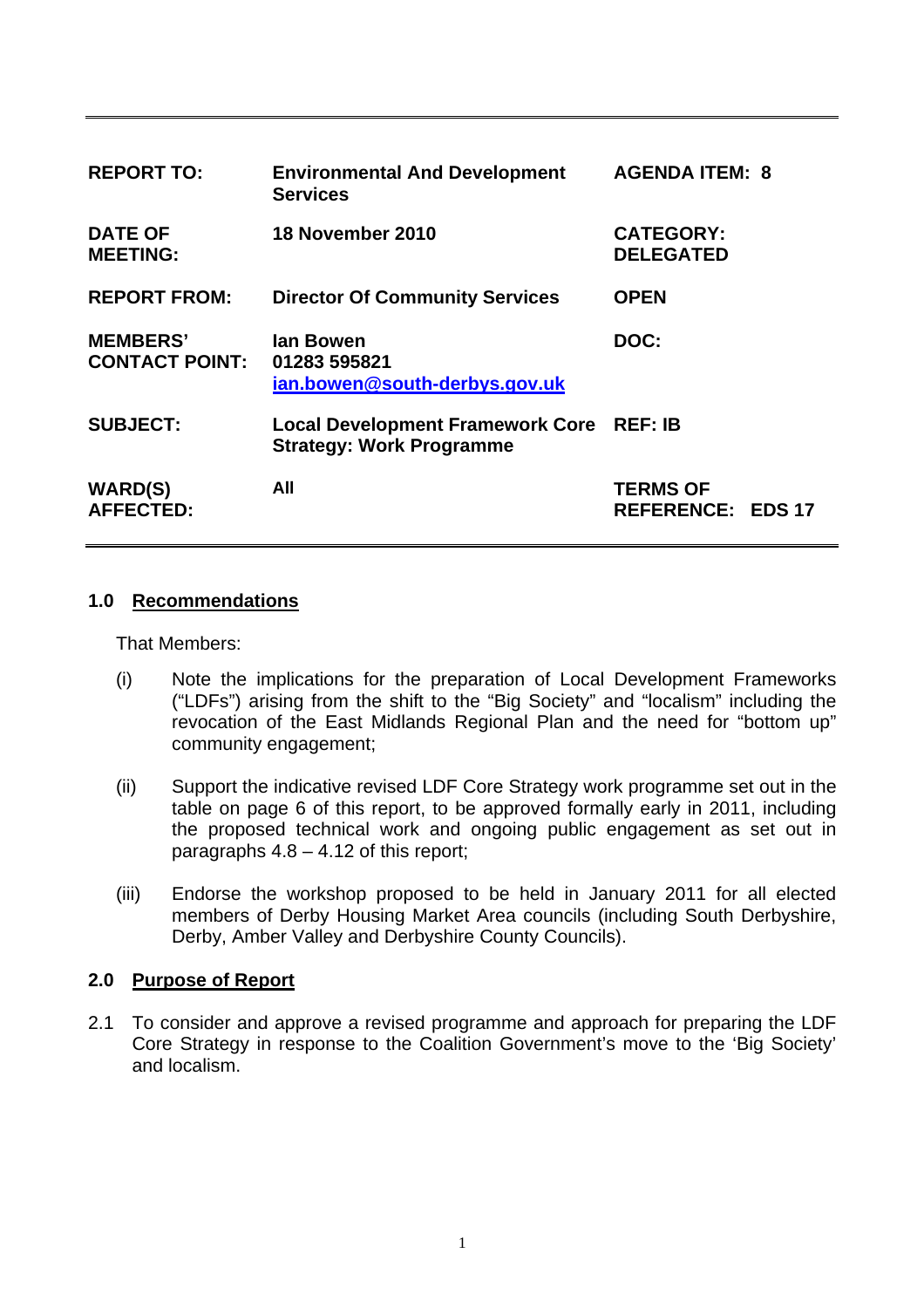#### **3.0 Executive Summary**

- 3.1 The Coalition Government has signalled its intention to fundamentally reform the system for preparing LDFs to reflect the 'Big Society' and the principles of 'localism'. Whilst coherent details are awaited, principally in the forthcoming Localism Bill, Ministers have been swift in revoking all regional strategies including the East Midlands Regional Plan.
- 3.2 The absence of house-building targets means that we may now take a fresh look at the overall scale and location of future growth and a revised programme for the LDF Core Strategy is needed.
- 3.3 The need to maintain a continuing supply of land for housing remains, however. Whilst there is currently no shortage in South Derbyshire, there is a need to ensure a Core Strategy is adopted without delay.
- 3.4 Ministers have made clear that LDFs should continue to be prepared, that rates of house-building should increase and that growth must be incentivised and determined starting from the "bottom up".
- 3.5 Two main areas of work are now therefore proposed:
- 3.6 Firstly, a technical assessment of future housing needs which Derbyshire and Nottinghamshire County Councils are jointly able to undertake. Secondly, a series of ongoing community engagement events enabling local people to devise local "visions" and balancing these against "bigger picture" issues.
- 3.8 To support this new approach, a workshop for all elected members across the Derby Housing Market Area (HMA) is proposed to be convened in January 2011.
- 3.9 A proposed indicative timetable, to be considered formally early next year, is set out in the report.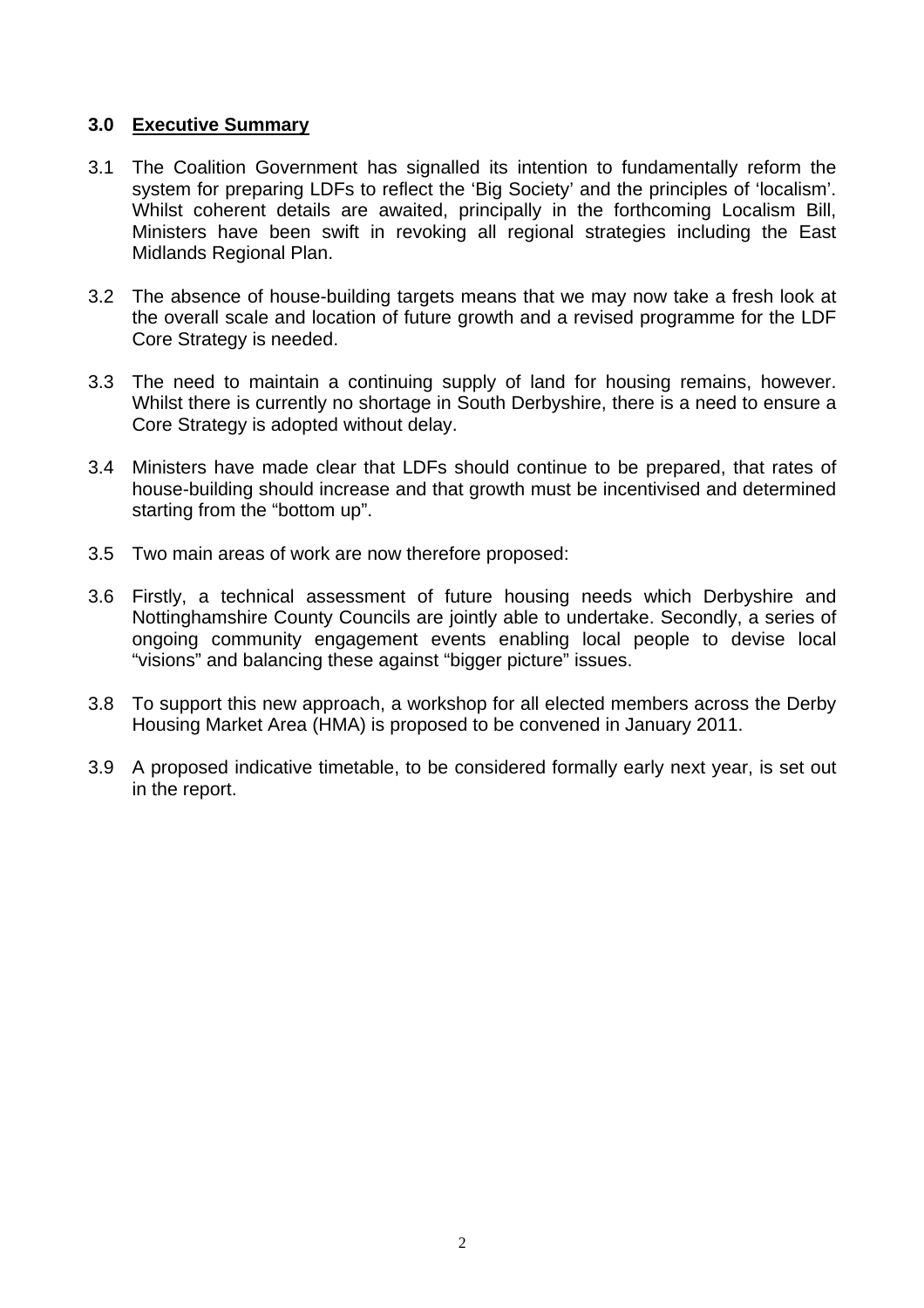## **4.0 Detail**

## **BACKGROUND**

- 4.1 Members will recall that extensive consultation was undertaken on the Local Development Framework ("LDF") Core Strategy Options between January and May this year. The consultation had taken place in the context of the then Regional requirement for an additional 12,000 new homes to be built in South Derbyshire up to 2026.
- 4.2 An overwhelming response was received with over 4,000 individual comments being submitted. Summaries of all comments are available to view on the Council's website via the LDF on-line consultation pages.
- 4.3 It is evident that there is very strong local feeling about house-building in particular, especially in relation to the prospect of greenfield urban extensions to Derby and Swadlincote, but also to development in village locations.
- 4.4 Our intention had been to publish a "Preferred Option" Core Strategy for further public comment in October 2010. However, this has been overtaken by various Ministerial announcements following the election of the Coalition Government in May 2010.
- 4.5 In line with commitments made in the pre-election Conservative Green Paper '*Open Source* Planning', the new Coalition Government has signalled its intention to make radical changes to the planning system particularly in relation to LDFs and planmaking. These changes will support the principles of the 'Big Society' and a new shift to 'localism'.
- 4.6 Some changes have already been introduced. Most notably, Regional Strategies were revoked in July including all district level house-building targets. The revocation of the RSS means that local authorities and communities have been given additional flexibility to look at issues such as the overall amount of development that should be planned for and where that development might be located.
- 4.7 Further details of the changes are expected to be outlined in the forthcoming Localism and Decentralisation Bill later in the Autumn. Whilst no coherent guidance therefore yet exists, it has been made clear by Ministers that:
	- LDF Core Strategies (or perhaps "local plans") will remain the primary mechanism for delivering local visions and objectives. Ministers have made clear that current work should continue avoiding unnecessary delays and it is also clear that local authorities will still need to ensure plans are evidence based, robust and defensible.
	- house-building rates need to increase significantly; and
	- growth must be decided through public engagement at local level. A new "homes bonus" and other incentives are to be introduced to encourage people to accept house-building in their communities.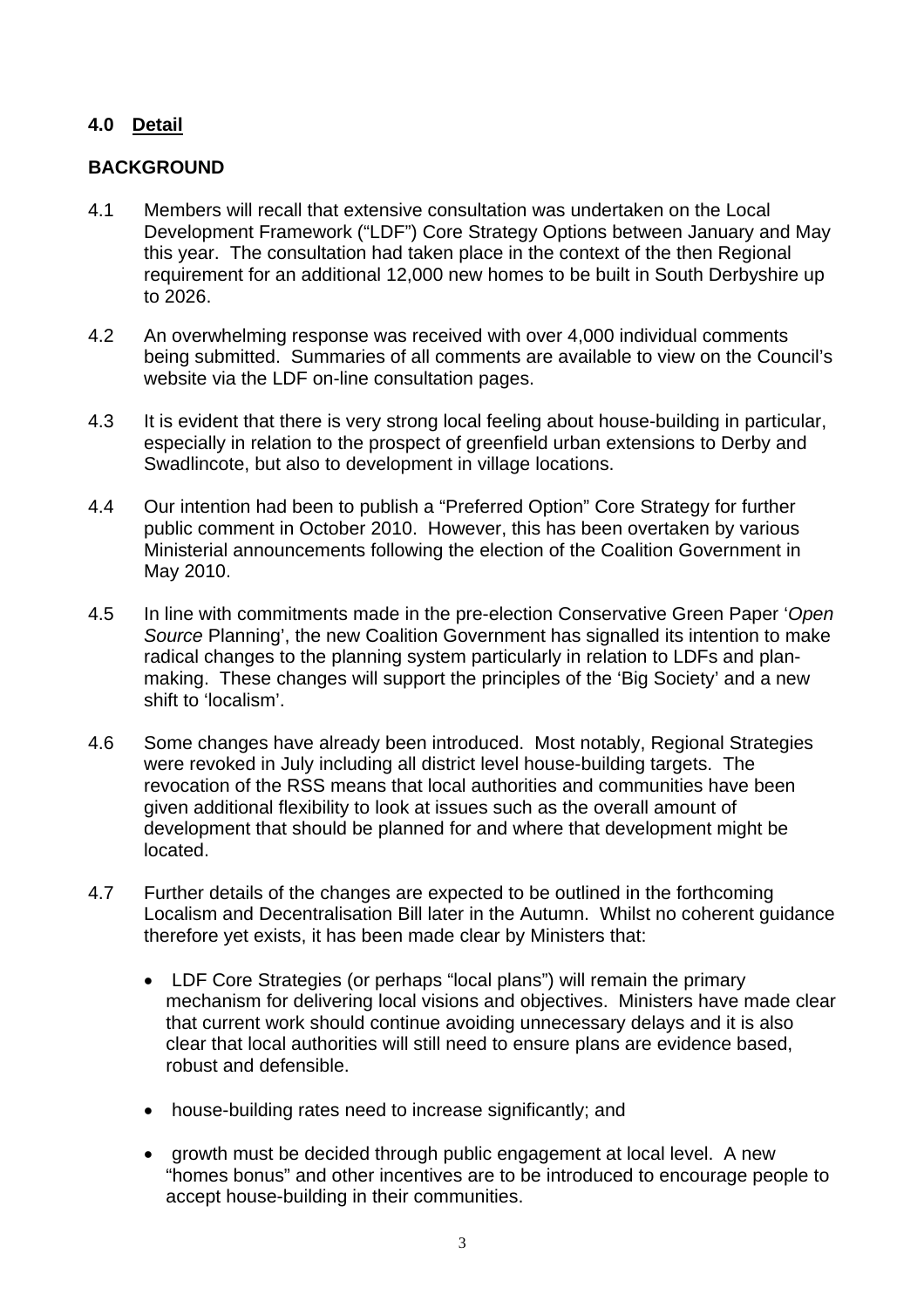# **The Proposed Way Forward**

- 4.8 Members will know that strategic planning matters across the Derby Housing Market Area ("HMA") are considered by the Joint Advisory Board ("JAB"), with South Derbyshire being represented by the Chair of this Committee. In the light of the above, the JAB has re-affirmed its commitment to aligning work on Core Strategies but is keen to review the programme in order to take a fresh look at the strategy for development (particularly the scale and distribution of housing) and to embed the principles of localism and community engagement in the plan-making process.
- 4.9 A revised work programme for preparing the Core Strategy is therefore required. In the meantime, however, the vast majority of pre-election legislation and policy remains in force. In particular, an increase in housing supply remains a national goal together with the need to maintain a rolling 5 year housing land supply.
- 4.10 Whist the Council currently has a healthy supply of unimplemented housing permissions, with the prospect of further still shortly at the former Drakelow Power Station site, it is vital that a programme for progressing the LDF is put in place without delay to avoid the future risk of "planning by appeal".
- 4.11 In view of the above, two main areas of work are now therefore being recommended:

## **1. Technical Work including re-assessing Housing Needs**

In the absence of regional growth targets, the Council will need to undertake an assessment of future population change and household growth to ensure local approaches to growth are founded on robust and up-to-date evidence.

As no in-house specialist expertise or modelling is available within district councils, Derbyshire County Council and Nottinghamshire County Council are jointly proposing to undertake this work. It would involve the use of a model known as 'POPGROUP' to examine the components of household growth including migration, economic growth and employment. The model would be built on local ward/parish level data and would therefore be able to provide a "bottom-up" understanding of future demographic change in local areas and communities. It could also be used to support the Council's wider work and those of its partners including the Sustainable Community Strategy and the Local Enterprise Partnership.

Other technical work anticipated includes finalising studies already underway and nearing completion for the LDF including further developing the Area Profiles (published in January 2010).

## **2. Community Engagement**

Ministers have made clear that local planning will need to operate from the "bottom up", starting with the aspirations of neighbourhoods.

Whilst evidence base and consultation work already undertaken remains relevant and helpful, there is clearly now a need to conduct engagement on the LDF in a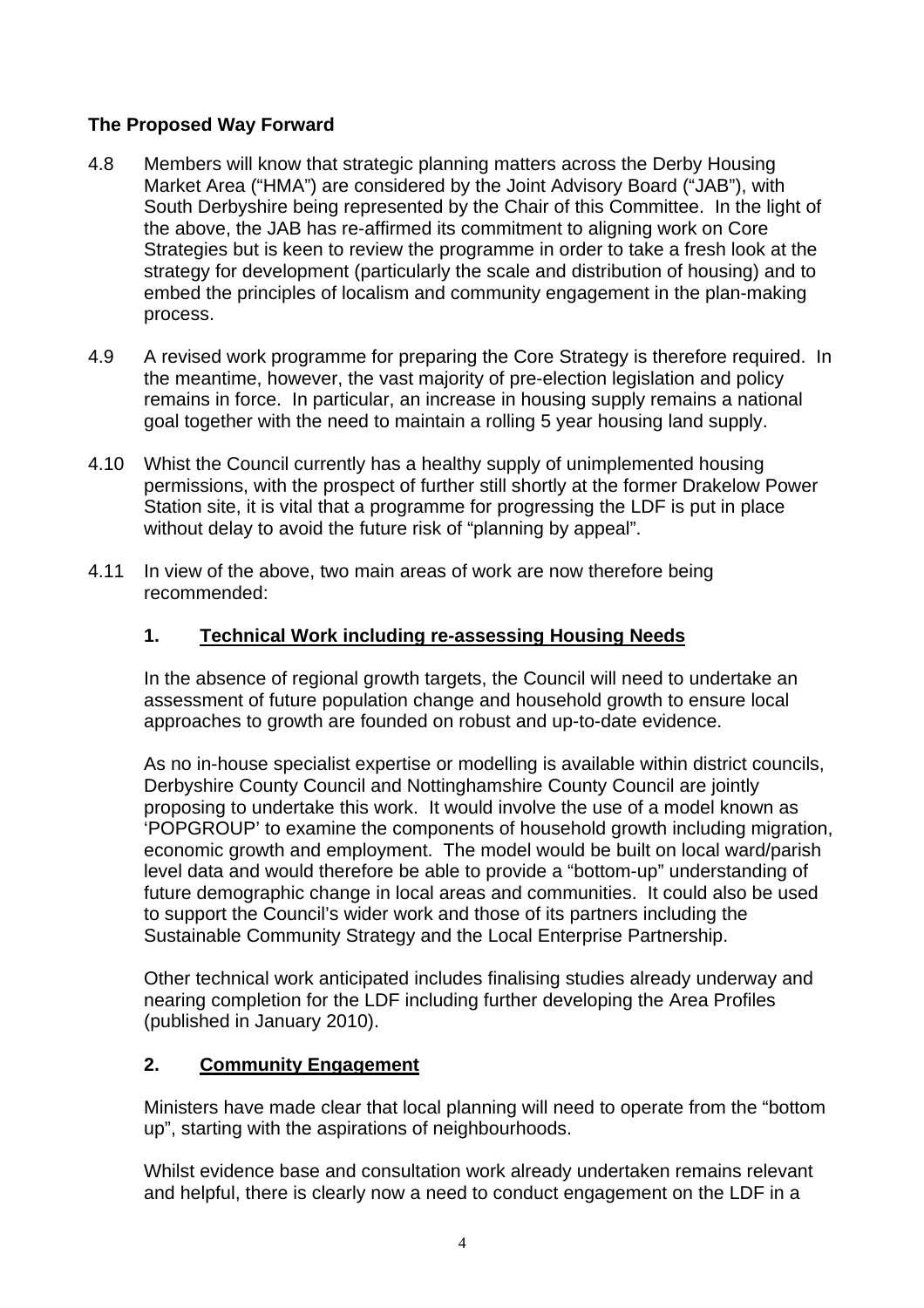way which embeds the localism principle. Our previous consultation had, in fact, already started to reflect localism through the publication of eleven "Area Profiles", recording pressures for growth and summarising previous public comment on a community-by-community level, in January 2010.

It is therefore being proposed that we embark on a series of local community engagement events to be conducted on an ongoing basis, but most immediately for the LDF Core Strategy. The events could involve:

- Testing the information we have about local areas
- Asking people if they want to engage in preparing neighbourhood plans
- Talking to people about issues affecting their areas
- Discussing interventions and mitigation e.g. local transport improvements

This approach signals a shift in the culture of plan-making and consultation. It would mean that the local authority, including elected Members, and parish councils would assume a much more pivotal role in talking to people about the issues affecting their areas and building the capacity of local people to devise and agree their own "vision" for their communities.

It will be important to ensure discussions are informed by robust evidence that is understandable and relevant to local people. The Area Profiles can be regularly updated to reflect changing local circumstances and public opinion and can draw on existing sources of information such as Village Plans. A combination of engagement methods could be used, including visioning and mapping exercises. There may also be scope for organisations such as Planning Aid to offer a supporting role and it is understood that Government is to announce a financial support package for such work in the forthcoming Localism Bill. These engagement events would also clearly be helpful and relevant to other Council functions and its partners, for example in reviewing the Sustainable Community Strategy.

Through local engagement, it will also be necessary to enable local people to be informed about "bigger picture" and cross-boundary issues such as economic growth and transport.

- 4.12 In recognition of the enhanced role of elected members in this process, it is being recommended that an HMA-wide member workshop be convened in January to enable discussion of the implications of the localism agenda and to contribute ideas about how best to engage local communities.
- 4.13 The following indicative timetable is therefore being proposed: